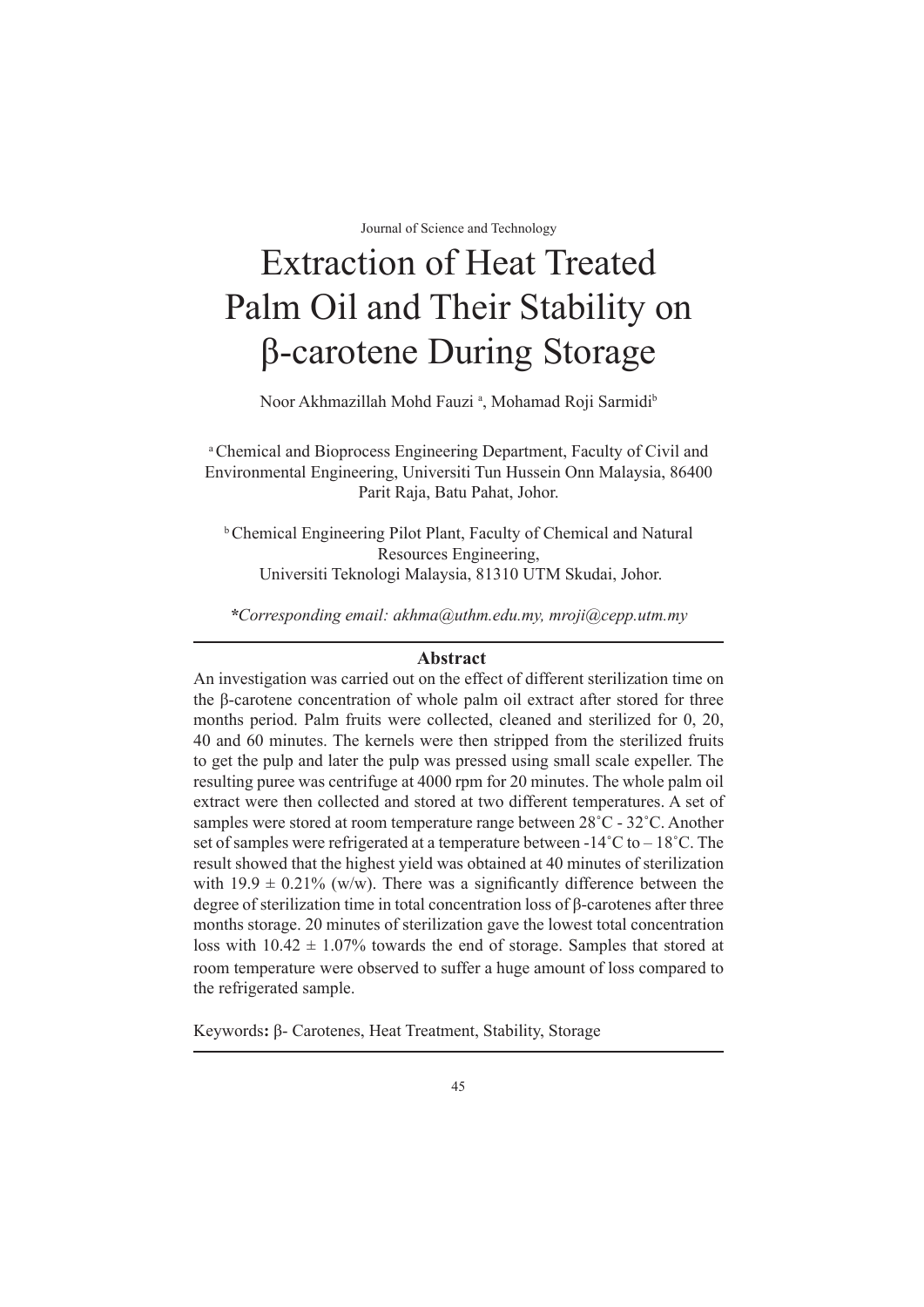## **1 INTRODUCTION**

Palm oil is derived from the fleshy mesocarp of the oil palm fruits, Elaeis guineensis. About 80% of palm oil production is destined for human consumption with the balance going to animal feed and to various industries. Harvesting, handling and processing methods used are known to influence the quality of the extracted palm oil. Fruit sterilization is one of the basic operations to obtain palm oil besides of fruit loosening, fruit digestion, oil extraction and oil clarification. Sterilization is a heat rendering operation involves steaming of fruits and reported as an important process because it determines the efficiency and effectiveness of the downstream and the refining processes in producing high grade palm oil. Increased in sterilization time has been found to increase yield of palm oil (Monday et al., 2000; Abbas et al., 2006; Owolarafe et al., 2008).

Carotenes are minor components which are responsible for the characteristic orange-red color of crude palm oil. They are organic pigments that are naturally occurring in chromoplasts of plants and some other photosynthetic organisms like algae, some types of fungus and some bacteria; and they have an important role in living organism. In plants and algae, they absorb light energy for use in photosynthesis, and they protect chlorophyll from photo damage. While in humans, carotene such as β-carotene is a precursor to vitamin A, a pigment essential for good vision and eye health besides of normal cell division. β-carotene is known as a powerful antioxidant because it destroys toxic free radicals (Bonnie et al., 1999). Therefore, it is widely used for vitamin enrichment of margarine, nutrient preparation and pharmaceuticals. Besides, it was found that palm oil has 15 times more retinol equivalent than carrot and 300 times more than tomato. However, carotenes are susceptible to degradation by oxidation and thermal process, especially under severe processing and storage condition due their highly unsaturated nature (Bonnie et al., 1999; Chanderasekaram, 2009). It has been reported that normal room temperature was found to decrease carotenes concentration due to naturally occurring bioactive compounds which has high affinity towards heat and light. This research studies on the effect of different sterilization time on the palm oil yield and β-carotene concentrations. Also, to study the stability of β-carotene after stored at two different temperatures for three months period.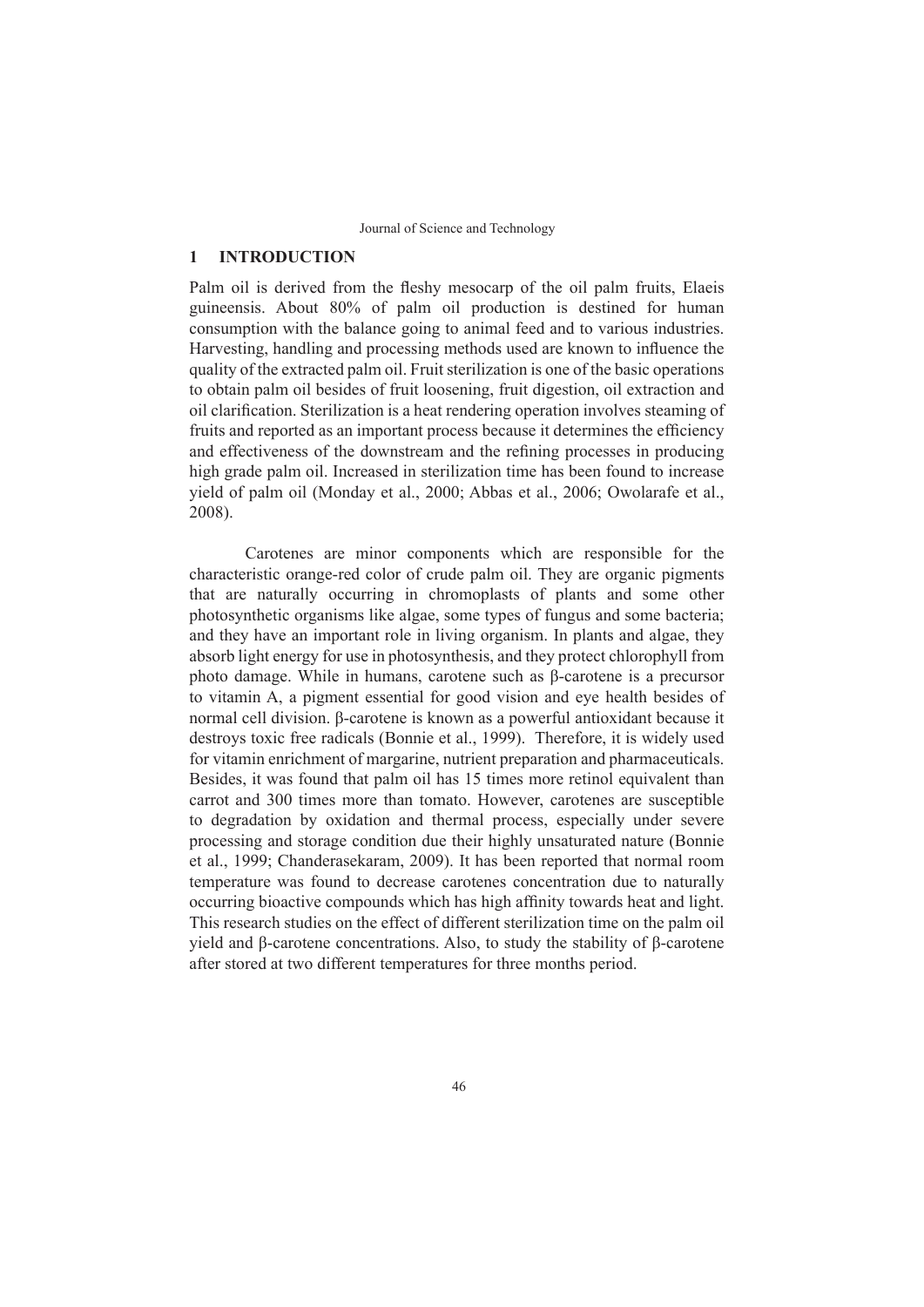## **2 MATERIALS AND METHOD**

## **2.1 Materials**

The raw material used for the study is tenera species of fresh palm fruit bunches obtained from Universiti Teknologi Malaysia's plantation, Skudai, Johor. The oil palm fruits were freshly harvested, reddish in color and of full maturity. The fruitlets have an average dimension of 4 cm in length and 2.5 cm in diameter. All chemicals used were of analytical or high performance liquid chromatography (HPLC) grade.

# **2.2 Extraction of Whole Palm Oil using Soxhlet method**

Soxhlet extraction was carried out to determine the total extractable oil content in palm oil whole extract. The yield represents a standard for oil yield from small scale expeller and was taken as the maximum extractable oil from the samples. It was assumed that Soxhlet method could achieve 100% oil extraction. The determination of oil was according to PORIM Test Method. A 20g of mesocarp was weighed and transferred into a filter paper extraction thimble and then inserted into a 500 ml reflux flask. Extraction was carried out using 300 ml of hexane as a solvent at its boiling point. Extraction was terminated after six hours or when the orange color of the sample was faded. The extract was concentrated by removing hexane using rotary evaporator and left in the oven at 60˚C. Soxhlet extraction was done with triplicates using the same amount of the sample and within the same duration.

The oil yield was expressed in terms of mass percentage of the samples:

Percentage of oil 
$$
=\begin{bmatrix} \frac{m_1}{m_0} \\ m_0 \end{bmatrix}
$$
 x 100 (1)  
Where  $m_1$  = mass of extracted oil in gram

 $m_0$ = mass of sample in gram

Where

## **2.3 Extraction of Whole Palm Oil using Small Scale Expeller**

Palm fruitlets were removed from the bunch. The fruit-laden spikelets were cut from the bunch with a machete. Then, the fruits were separated manually from the spikelets before cleaning. The cleaned fruitlets were sterilized for 0, 20, 40 and 60 minutes (Owolarafe et al., 2007) at constant temperature and pressure, 121˚C and 4 MPa respectively. The fruitlets were then stripped from the sterilized fruits to get the pulp and later the pulp was pressed using small scale stainless steel expeller. The resulting puree was centrifuge, operated at 4000 rpm for 20 minutes to obtain the palm oil whole extract.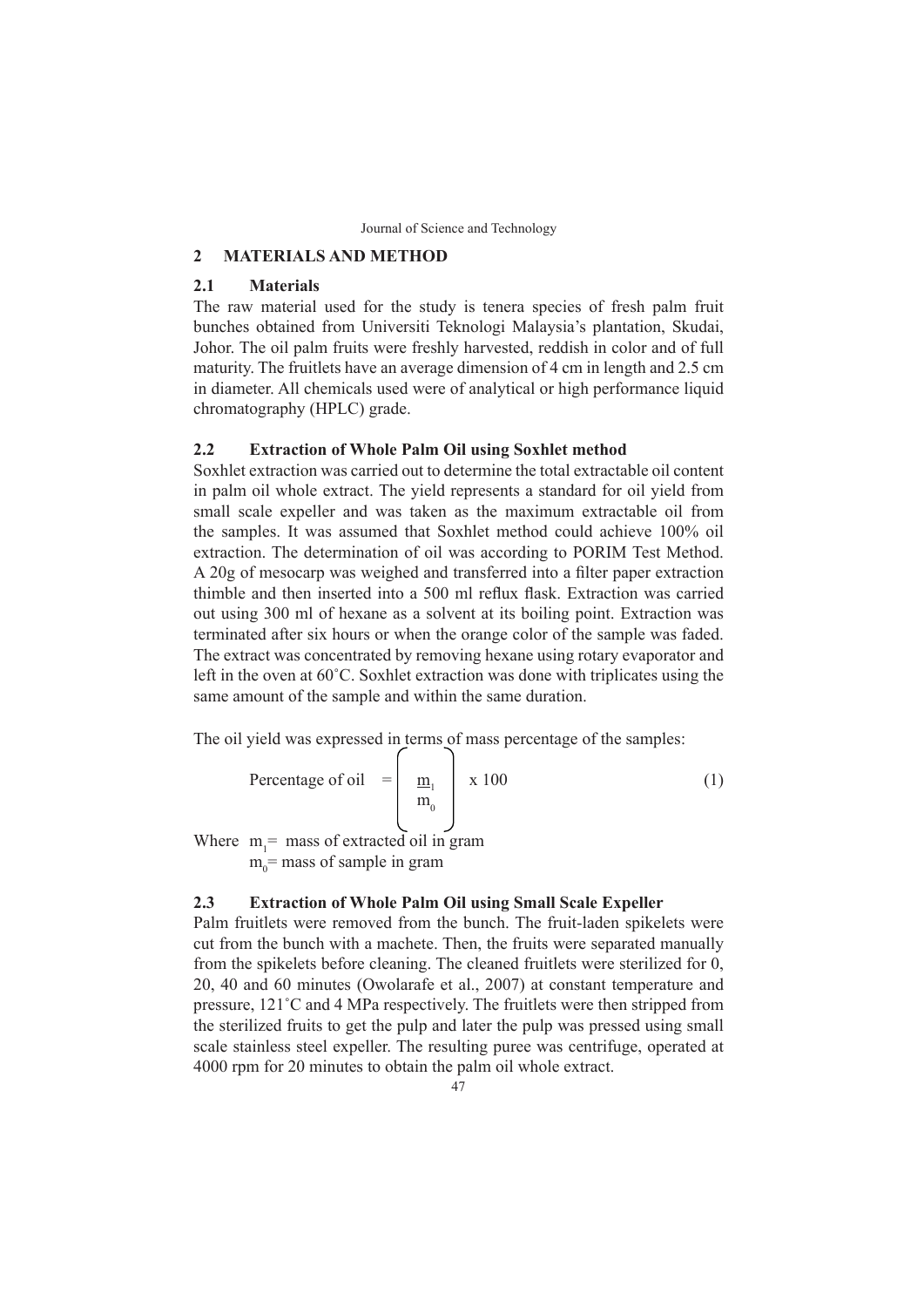The yield of palm oil whole extract was determined using Equation (2)

$$
Yield (%) = Mass of oil \,xtracted (g) \,x \,100\%
$$
\n
$$
Mass of the \,mask(g) \tag{2}
$$

## **2.4 Determination of β - Carotene**

The determination of β-carotenes was according to PORIM Test Method, 1995, PORIM p2.6. The sample was melted at 60˚C - 70˚C and homogenized thoroughly before filtered through a fast filter paper Whatman No.1.  $0.1 \pm$ 0.0001 g of sample was dissolved in iso-octane in a 25 mL volumetric flask and dilute to the mark. The solution was then transferred to a 1 mm cuvette and absorbance at 446 was measured using Lambda 25 UV/VIS Spectrometer, PerkinElmer Precisely (Massachusetts, USA) that was calibrated previously. The carotene content is expressed as ppm  $\beta$  – carotene and is calculated as Equation 3.

$$
\beta\text{-}\text{Carotene (ppm)} = 25 \times \frac{383}{100W} (a_s - a_b) \tag{3}
$$

Where  $a_{s}$  = absorbance of the sample

 $a<sub>b</sub>$  = cuvette error

 $W =$  weight of the sample in gram

## **2.5 Storage of Whole Palm Oil Extract**

One set of samples containing four different time of sterilization were stored at room temperature with a temperature range of 28˚C to 32˚C. The other set was refrigerated at a temperature between  $-14^{\circ}$ C to  $-18^{\circ}$ C. Each sample was monitored for its quality twice a month for 3 consecutive months. A mean value of triplicate samples was calculated .

## **3 RESULTS AND DISCUSSION**

# **3.1 Yield of Whole Palm Oil Extract at Different Sterilization Time**

In this study, four different sterilization durations were performed and the results on the percentage yield of palm oil whole extract were recorded. The highest oil yield was obtained when the fruits were sterilized at 40 minutes with 19.9  $\pm$ 0.21% (w/w) yield. It was observed that, increase in sterilization time beyond 20 minutes does not increase the yield significantly. However, 0 minute of sterilization gave a mean difference about 6.9% to 40 minutes of sterilization. The result obtained in the form of relative extraction recoveries (for Soxhlet recoveries considered as equal to 100%) was illustrated in Figure1.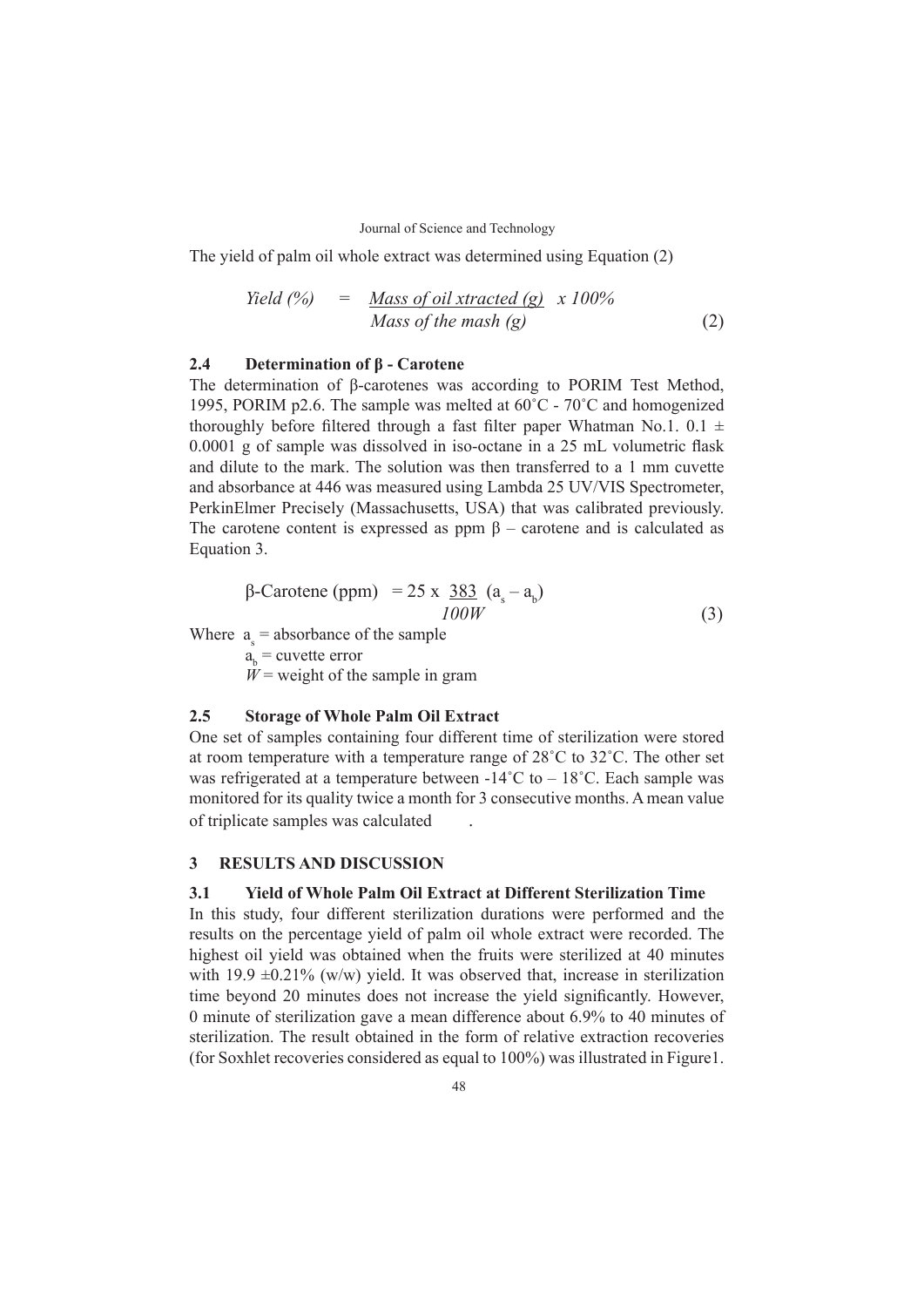The highest recovery was obtained at 40 minutes of sterilization. However, a decrease of recovery was noted for 60 minutes of sterilization due to the coagulation of protein which consequently reduces the viscosity of the oil to be expelled. The percentage of yield obtained increased slightly with increasing sterilization time. Higher oil yield for sterilized fruit compared to nonsterilized fruit is expected since sterilization is a heat rendering and moisture adsorption process which achieves the objectives of lowering the viscosity of oil as well as coagulation of protein (Owolarafe et al., 2007). Little amount of yield obtained in the nonsterilized fruits were due to fibrous and loose pounded mass fruit which are not able to squeeze out all the oil from the voids in the fibre since there was no heat applied to soften the tissues of oil-bearing material. Of all, 40 minutes of sterilization gives maximum oil yield compared to others at constant temperature of 121˚C and constant pressure of 4MPa.



**Figure 1 :** Effect of sterilization time on small scale expeller efficiency (error bars represent SEM of results,  $n = 3$ ); \*(weight of whole palm oil extract using small scale expeller/ weight of whole palm oil extract using Soxhlet) x 100.

# **3.2 β- Carotene Contents in Heat Treated Whole Palm Oil Extract**

The content of β-carotene as valuable minor component in palm oil whole extract was analyzed and compared with four different times of sterilization. The initial concentration of β-carotene at different time of sterilization is shown in Table 1. It shows that the initial content of β-carotene in all treatments were in the range of  $1000$  ppm  $-1600$  ppm, indicates that the samples presence higher β-carotene with 6.7% difference compared to β-carotene obtained by other researchers (Tan et al., 2009). Although the production of palm oil whole extract in this research involved a sterilization temperature at 121˚C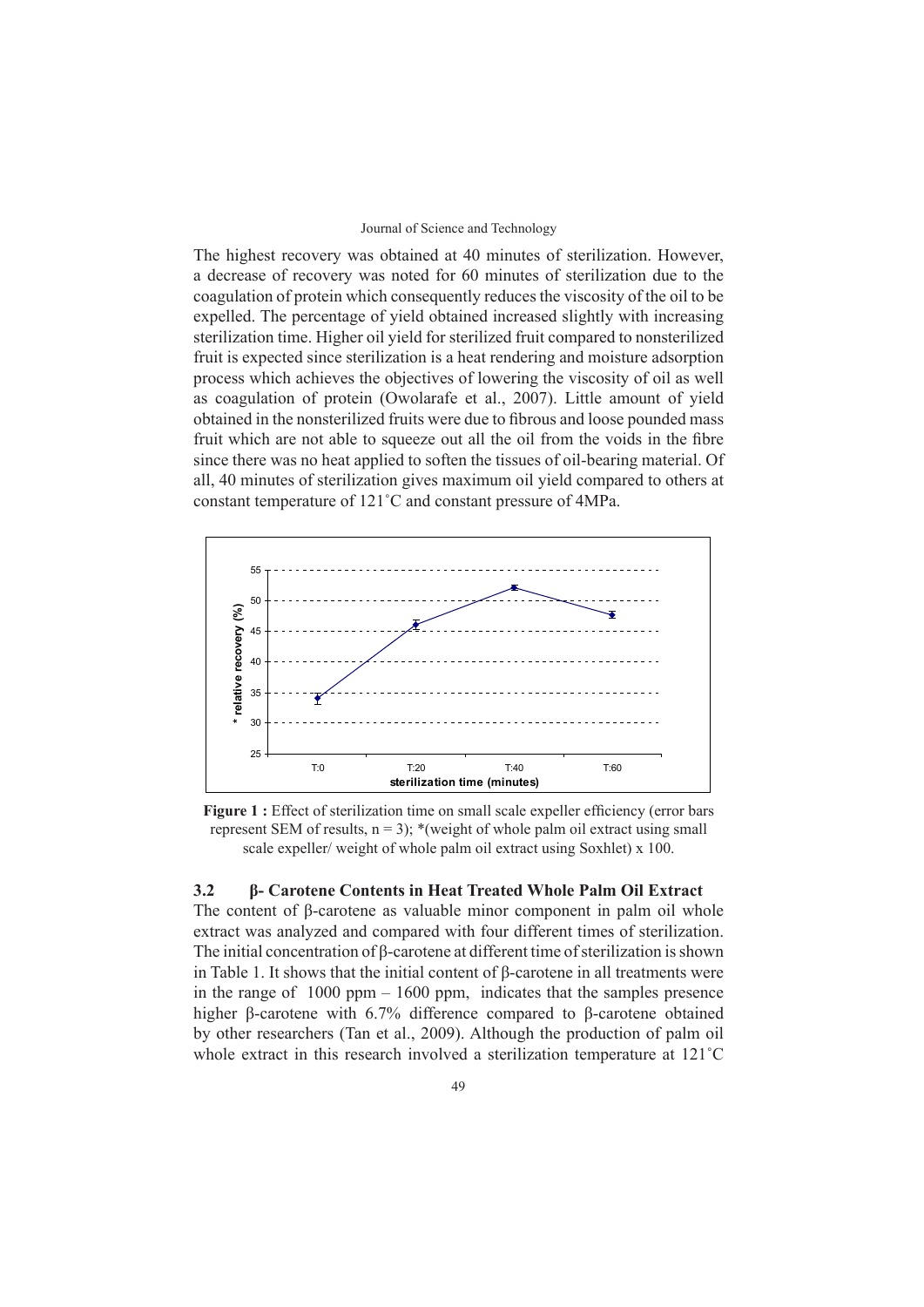which is about two times higher than processing temperature done by previous researchers (Tan et al., 2009) , the amount of natural antioxidants of carotenes that were retained is still higher than other conventional crude palm oil. This finding was in good agreement with the study reported by Siew et al. (1992). The highest initial β-carotene content in the palm oil whole extract was found in the treatment 4 with  $1585.35 \pm 40.98$  ppm. However, it suffers the maximum concentration loss towards the end of storage. Meanwhile, 20 minutes of sterilization shows the lowest initial β-carotene content (1045.46  $\pm$  38.98 ppm) and the lowest total loss concentration after three month storage (108.06  $\pm$ 49.38 ppm). This is the most appropriate treatment compared to others where the total loss in β-carotene concentration showed the lowest value with only  $10.42 \pm 1.07\%$  for refrigerated samples and  $28.59 \pm 1.02\%$  for the samples stored at room temperature.

**Table 1 :** Initial concentration of β-carotene (ppm) in whole palm oil extract for different sterilization time.

| Storage<br>temperature           | Sterilization time        |                                                                                                                                |                             |                             |  |
|----------------------------------|---------------------------|--------------------------------------------------------------------------------------------------------------------------------|-----------------------------|-----------------------------|--|
|                                  | 0 minute<br>(Treatment 1) | 20 minutes<br>(Treatment 2)                                                                                                    | 40 minutes<br>(Treatment 3) | 60 minutes<br>(Treatment 4) |  |
| Room<br>$(30 \pm 2)$ °C          |                           | $1320.34 + 38.97$ <sup>a</sup> $1285.27 + 68.78$ <sup>a</sup> $1265.36 + 25.87$ <sup>a</sup> $1585.35 + 40.98$ <sup>a</sup>    |                             |                             |  |
| Refrigerated<br>$(-16 \pm 2)$ °C |                           | $1060.45 \pm 25.56^{\circ}$ 1045.46 $\pm$ 38.98 <sup>°</sup> 1305.42 $\pm$ 15.76 <sup>°</sup> 1270.08 $\pm$ 36.80 <sup>°</sup> |                             |                             |  |

 $A<sup>a</sup>$  Mean  $\pm$  SEM (n = triplicate determinants)

## **3.3 Stability of β- Carotene Contents**

A set of samples was stored at room temperature range between 28˚C - 32˚C. Another set of samples was refrigerated at a temperature between -14˚C to – 18˚C. Based on the theory that normal room temperature is enough to cause the compounds of phytonutrients to disintegrate, Table 2 showing of the overall loss and percentage of deterioration in the concentration of β-carotene in palm oil whole extract after three months of storage at room temperature and refrigeration. The results show that the loss of concentration in β-carotene phytonutrient occurred in both samples which stored at room temperature and refrigerated. However, samples that stored at room temperature suffered a huge amount of loss compared to the refrigerated sample. This is in line with the finding by Seiza et al. (2006) where 59% of β-carotene was recorded to be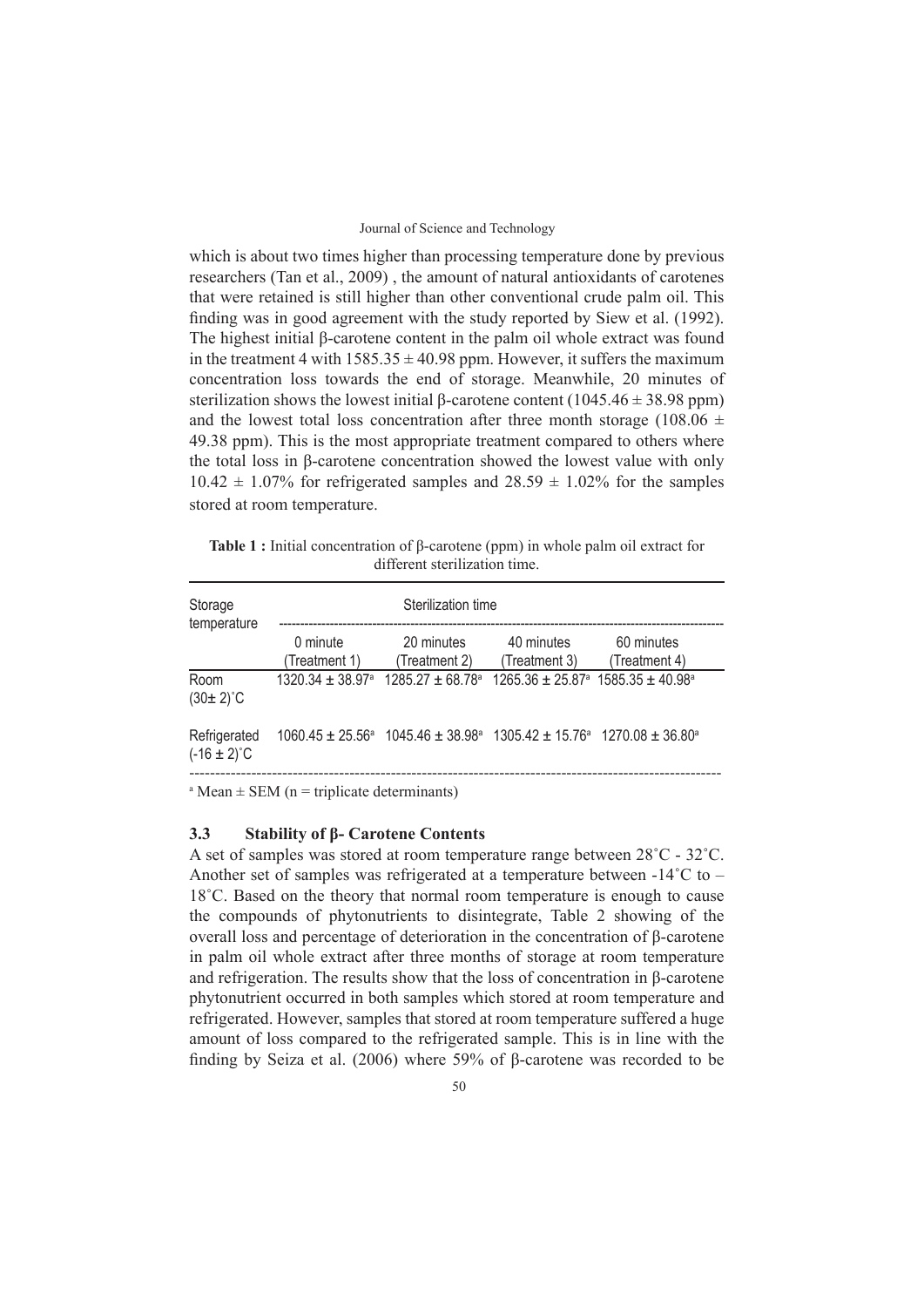reduced at higher storage temperature. The losses of β-carotene concentration in palm oil whole extract within the three months period were clearly pictured in Figure 2 and Figure 3. Both sets of samples show the decrease in β-carotene content after stored at room temperature and freezing temperature for all sterilization time.

The change in the concentration of this phytonutrient in the samples stored at room temperature is shown in Figure 2. All treatments with different time of sterilization suffer a loss in β-carotene concentration. However, this finding suffers higher losses with about 10% more than the finding reported by Chanderasekaram et al. (2009). It was observed that the percentage of losses in the β-carotene concentration was highest in treatment 4 (33.85  $\pm$  2.46 % loss). The slightly decreased in β-carotene after three months storage provide further support to the previous study (Siew et al., 1992).

On the other hand, the changes of β-carotene in the refrigerated samples were also denoted. However, by comparison with Figure 2 it could be seen to be minimal. Refrigerated samples present lower total loss in β-carotene concentration than at room temperature towards the end of storage. It was found that the carotene which stored in the freezer is stable for at least three months (Baharin et al., 2001). It was observed that treatment 2 with 20 minutes of sterilization gives the lowest total concentration loss with  $10.42 \pm 1.07\%$ followed by treatment 3 (13.03  $\pm$  0.84%), treatment 4 (14.04  $\pm$  0.26%) and treatment 1 (16.34  $\pm$  2.45% loss).



**Figure 2 :** Concentration of β-carotene stored at room temperature approximately at  $(30 \pm 2)$ °C. T was denoted for sterilization time.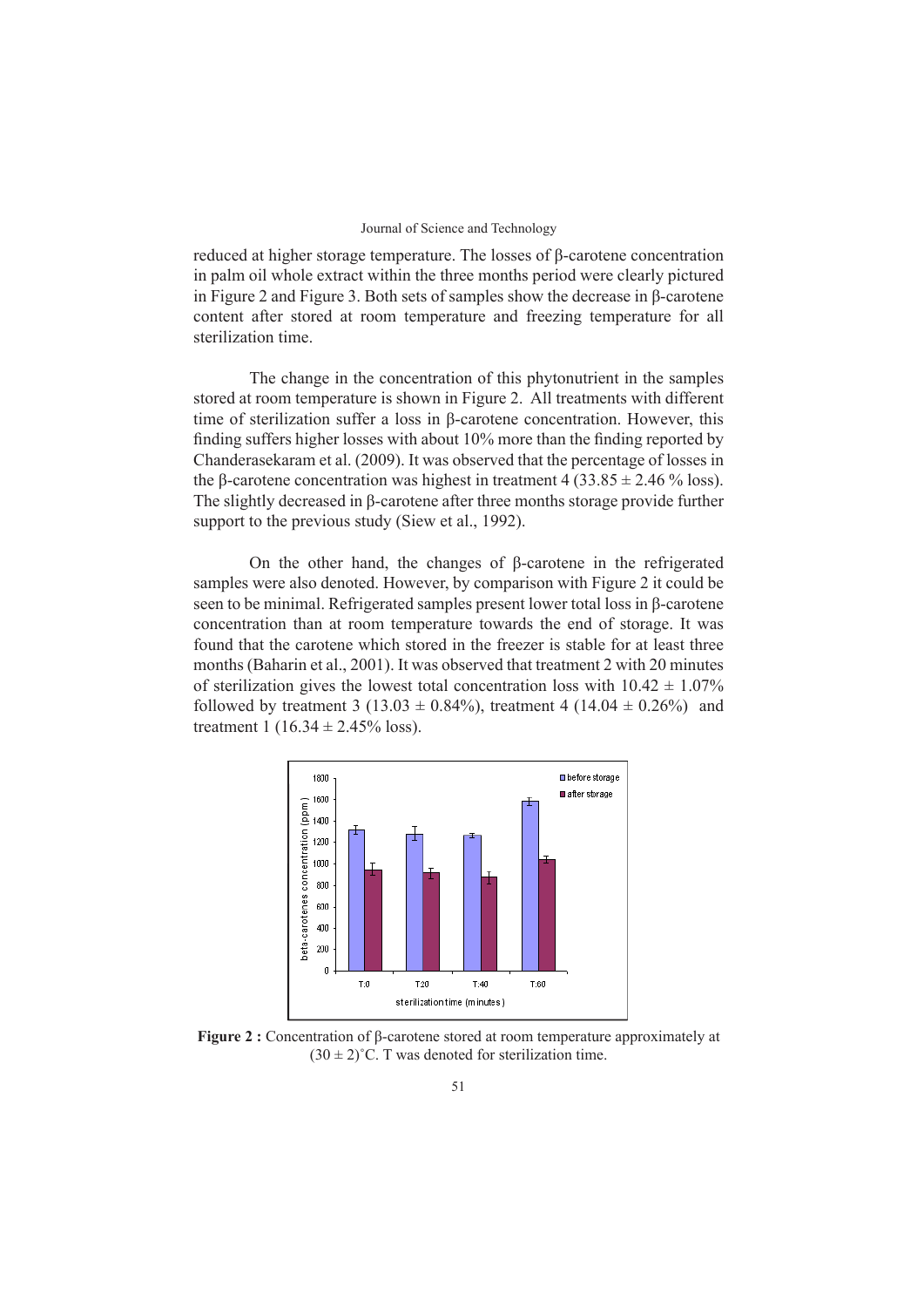

**Figure 3 :** Concentration of β-carotene stored at freezing temperature approximately  $(-16 \pm 2)$ °C.T was denoted for sterilization time.

Overall, it showed that β-carotene concentration in the sample stored at room temperature disintegrated considerably compared to their concentration at the start of the study. This finding was support to the theory that at normal room temperature, phytonutrients would be able to disintegrate. On contrary, the refrigerated samples recorded only a minimal amount of losses that do not exceeding 18% of the starting β-carotene concentration. This result showed that refrigerated sample was far more stable than the sample stored at room temperature. It also was recorded that the loss concentration of β-carotene recorded in this study was found to be  $10 \pm 1\%$  higher (for room temperature and refrigerated sample) than in the loss concentration of β-carotene found by Chanderasekaram et al. (2009) after three months of storage.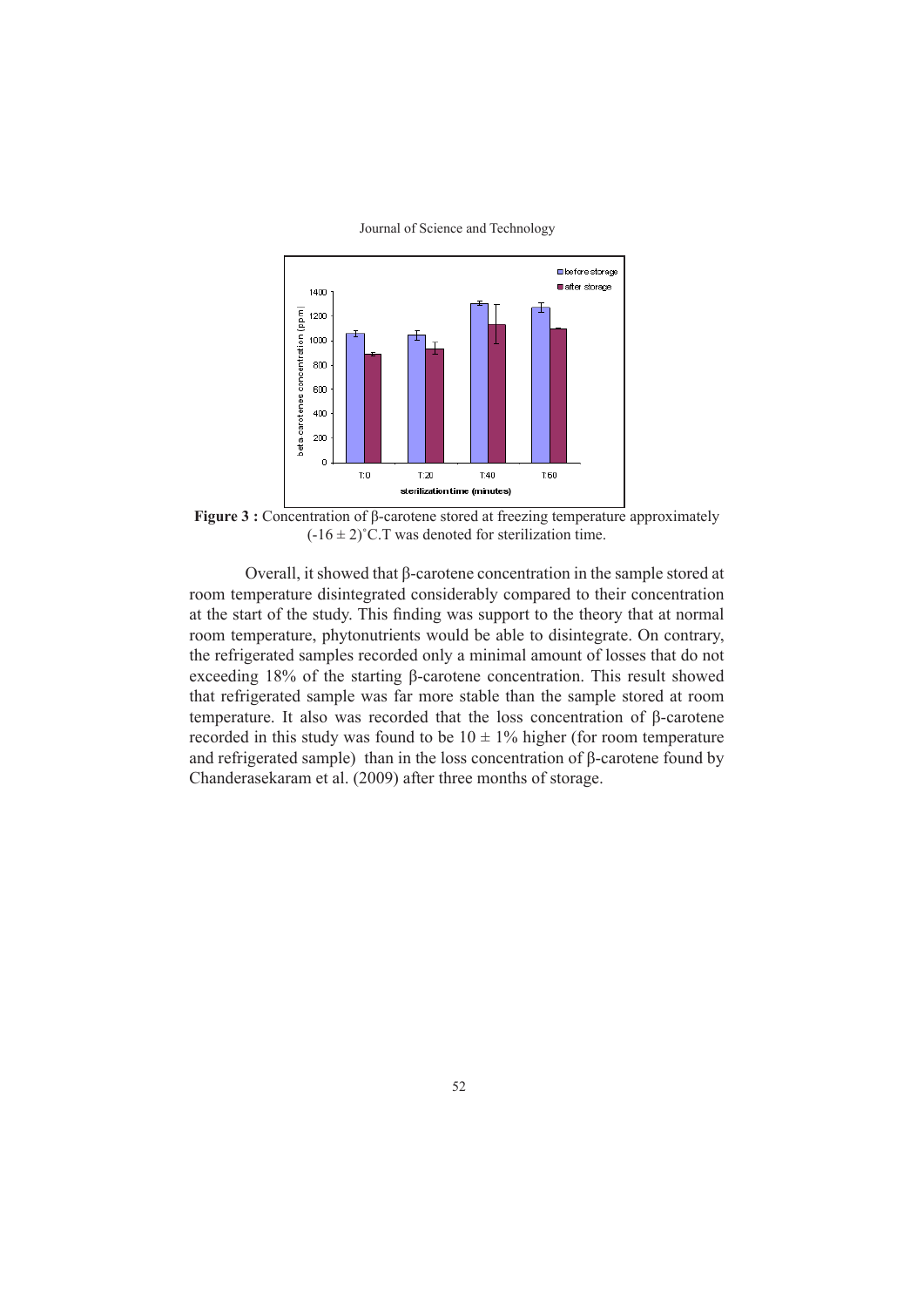| Sterilization time | Storage<br>temperature<br>$({}^{\circ}C)$ | Concentration of $\beta$ -carotene<br>after three months storage |                                             |  |
|--------------------|-------------------------------------------|------------------------------------------------------------------|---------------------------------------------|--|
| (minutes)          |                                           | Loss of concentration <sup>a</sup><br>(ppm)                      | Percentage of losses <sup>a</sup><br>$(\%)$ |  |
|                    | $30 \pm 2$                                | $370.34 \pm 59.56$                                               | $27.68 \pm 0.21$                            |  |
| (treatment 1)      | $-16 \pm 2$                               | $170.25 \pm 14.99$                                               | $16.34 \pm 1.45$                            |  |
| 20                 | $30 \pm 2$                                | $373.48 \pm 52.03$                                               | $28.59 \pm 1.02$                            |  |
| (treatment 2)      | $-16 \pm 2$                               | $108.06 \pm 49.38$                                               | $10.42 \pm 1.07$                            |  |
| 40                 | $30 \pm 2$                                | $392.35 \pm 58.71$                                               | $31.09 \pm 1.86$                            |  |
| (treatment 3)      | $-16 \pm 2$                               | $169.18 \pm 159.94$                                              | $13.03 \pm 0.84$                            |  |
| 60                 | $30 \pm 2$                                | $541.18 \pm 29.79$                                               | $33.85 \pm 2.01$                            |  |
| (treatment 4)      | $-16 \pm 2$                               | $171.36 \pm 3.47$                                                | $14.04 \pm 0.26$                            |  |

**Table 2** : The percentage and total loss in the concentration of β-carotene in whole palm oil extract after three months storage.

 $A<sup>a</sup>$  Mean  $\pm$  SEM (n = triplicate determinants)

## **4 CONCLUSION**

Sterilization process had been proved to provide a higher oil yield. In this study, 40 minutes of sterilization gives the most appropriate treatment with  $19.9 \pm 0.21\%$  (w/w) yield. 20 minutes of sterilization gives the lowest total β-carotene concentration loss with  $10.42 \pm 1.07\%$  towards the end of three months storage. The different in sterilization time contributes to the different in the total loss concentration in the palm oil whole extract. Samples that stored at room temperature were observed to suffer a huge amount of loss compared to the refrigerated sample.

## **ACKNOWLEDGEMENT**

The authors like to thank to The Ministry of Science, Technology and Environment of Malaysia and Tun Hussein Onn University of Malaysia (UTHM) for financial support and Chemical Engineering Pilot Plant, UTM for laboratory facilities.

## **REFERENCES**

[1] Abbas, S.A, Ali S., Mohd Halim, S.I, Fakhrul-Razi, A.,Yunus, R., & Choong, T.S.Y. (2006). Effect of thermal softening on the textural properties of palm oil fruitlets. *Journal of Food Engineering 76*, 626 – 631.